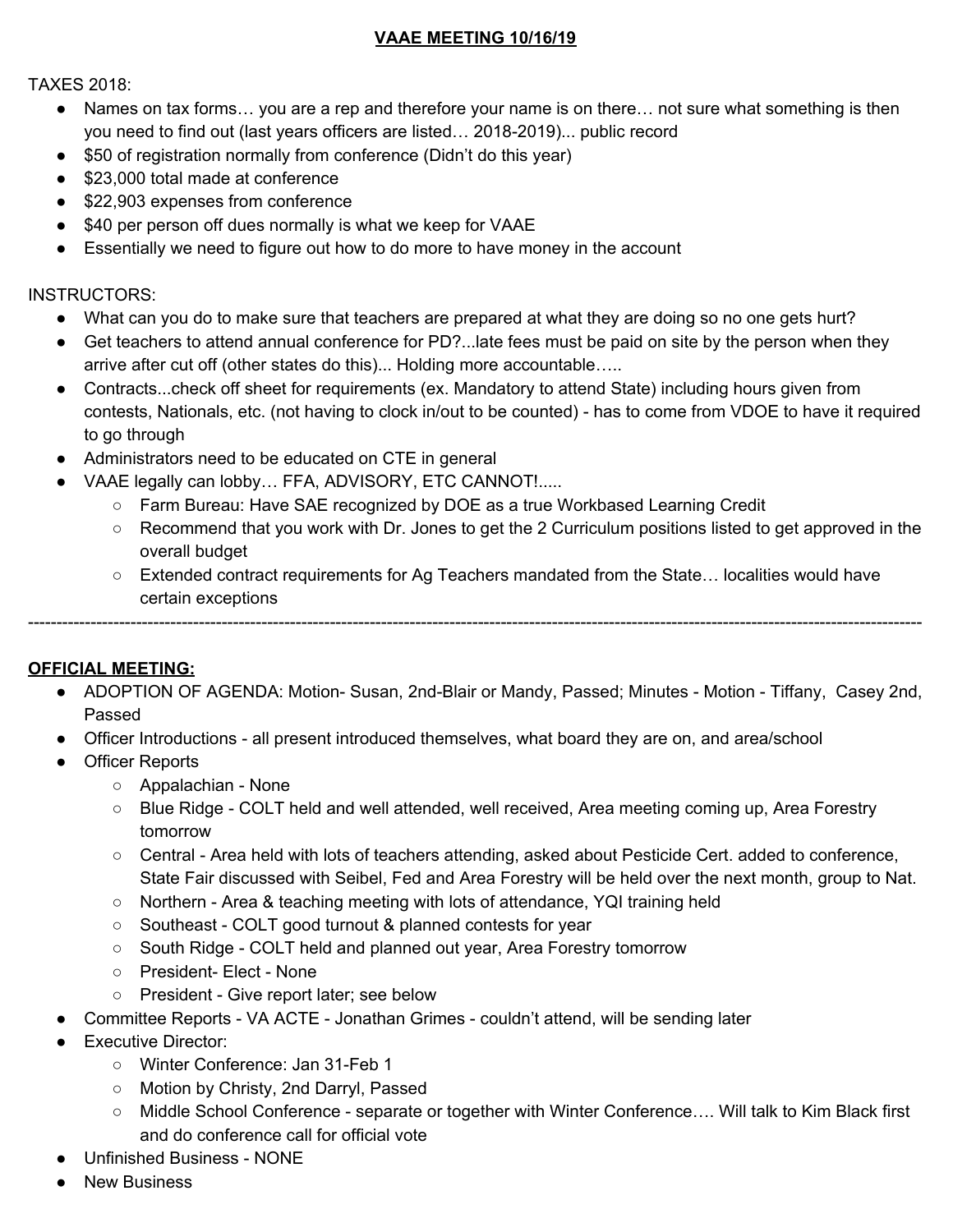- Membership Drive: How do we get people to know benefits of VAAE? To join?
	- CHALLENGE: Think of 3 reasons why you are a member of VAAE (If you were trying to convince someone to join)…. Send to Teresa by the end of the Month
	- Flyer will be created and sent to new or none current members (135 members, 330 teachers total in the State)
	- Verifying list of members email will be sent out to know who is/isn't a member.... Teresa will send out
- STAR Program: Grant from a National Sponsor through FFA; generally \$8,000 and used for beginning teachers… hopefully we will receive for next year
- VAAE Winter Conference: Jan 31-Feb 1
- VAAE Summer Conference 2020: See handout for schedules
	- Task List
- VAAE Calendar of Events
- Summer Conference: See tentative schedule; brief summary below
	- Sponsorship for t-shirts or gifts to be given out to teachers as they arrive or a check-in gift bag of items in their rooms
	- Goal is to have 150-170 in membership this year to attend
	- Area check in station... VP: check information and make sure it's up to date
	- MONDAY
		- 8:30-11:30 Open time for PD...
			- Pesticides Certification core/entire
				- (move to winter conference because of timing and person available to do it; 6 hours)
				- Send out email to request who needs what
		- Evening: Busch Gardens: \$45 per person with tours (35 for admission, 10 for tours) cost included in registration as an add-on
			- \$35 admission can be used for families as well; can't do the tours though
			- $\circ$  Free parking as long as you ride the bus; cannot give parking pass otherwise
				- (Need to know bus numbers and payment has to be made upfront)
			- Wolves endangered species and rehab and their habitats
			- Collies and Clyde's how they train and positive reinforcement, how they tackle (hook) them to the equipment, etc.
			- Horticulture and Landscaping walk and talk about recycling, employees, internships, reclaimed water
	- TUESDAY
		- 8:45-12:
			- Montague Farms
			- Windhaven Farms
			- Smithfields Innovation Center hog cut demo
			- Isle of White County Schools Ag/Land Lab
		- 12 Lunch sponsored? Asking now
		- Evening: Round tables, PD, Early Career Teachers' Dinner (maybe Sunday?) or Dinner on your own
	- WEDNESDAY
		- Offsite Workshops
		- 5:30 Live and Silent Auction and Banquet (Retiree's first, then others)
			- Who do you want to Celebrate and what award?... let Teresa know
			- (5, 10, 15, 20, 25, etc. years of service)
	- THURSDAY
		- 7:30 Closing session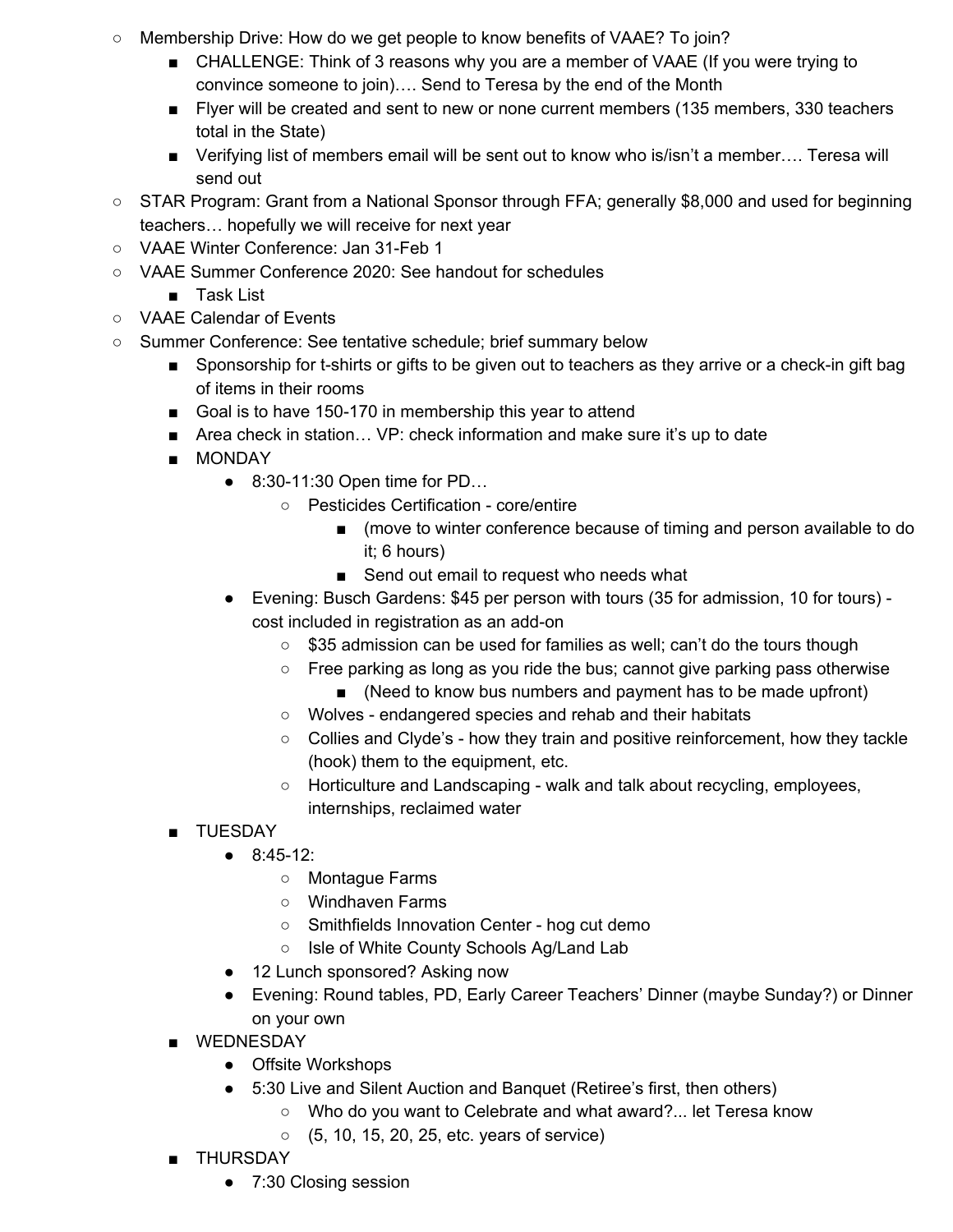- 9 Make and Take added to registration cost but only for those who sign up
- PD: Pesticides (4 hours), Greenhouse (5 hours)
- 12 Lunch and Ag Olympics/Cookout
- SILENT/LIVE AUCTION ITEMS... if you have any or think of anything to get, try to get it!
- TASK LIST:
	- Email will be sent for signing up for what you are comfortable doing

-------------------------------------------------------------------------------------------------------------------------------------------------------------

■ Will have conference calls to discuss

# **ADVISORY:**

Advisory Board: 2 years

- McCroskey 2019
- Cindy 2018
- Cindy Green 2019
- $\bullet$  Kendall 2018
- Mary
- Ed 2019
- David 2019
- Darryl 2018
- Stuart 2019
- Jason 2019

State FFA: How many weekend activities are realistic?

MIDDLE OF JANUARY - APRIL 1 has something scheduled EVERY WEEKEND

- Suggested to have Multiple together?
- Jan 9, VACT CONFERENCE, SUSAN BRING HER OFFICERS
- JAN 24-26 YOUNG FARMERS OF VA
- JAN VAAE WINTER 31 1
- FEB 8 STATE PARLY
- FEB 14-15 BB HORSE
- FEB 21 FFA WEEK
- FEB 22,23 FB YOUNG FARMERS CONFERENCE
- FEB 24-28 STATE OFFICERS
- FEB 28-29 B&B
- MARCH 7 IS B&B MEATS
- APRIL 21 STATE FORESTRY
- APRIL 22-23 STATE JUDGING, STATE ADVISORY MEETING
- APRIL 24 STATE POULTRY

#### **Other**

- Request for Advisory for new Scantron machine
- State Officers
	- Request calendar being made to show they are occupied, etc. so you don't request those dates
	- Banquet dates; go ahead and send it in
	- Evaluate them after they visit!... Fill out the form
- Governing board authorized Andy to develop a more uniformed ribbons, etc. for the state fair events
	- Money sent to home Chapter or Club instead of sent to individual
	- Scholarships… claim form on the FFA website for those who won
- STATE FORESTRY... switch and go to the National regulations
	- Handout for proposed changes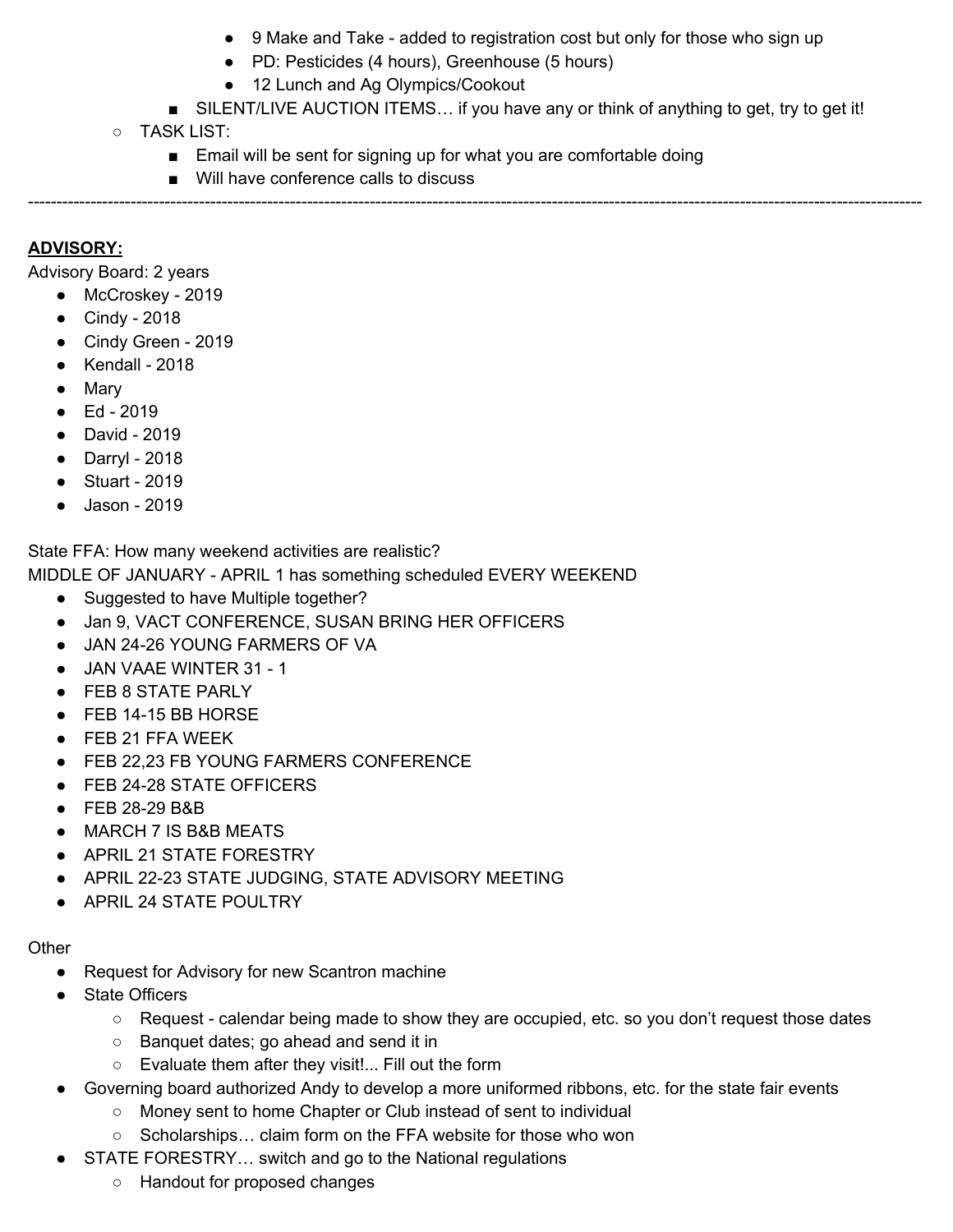- $\circ$  Maps.... Try to get foresters to pay a little more attention as to how they create questions... mark on the map options, etc if giving an entire map especially due to time restraints
- LIVESTOCK from 2 day to 1 day... J/S have to give Reasons (2,4)... eliminates grading.... (National Rule)
- Opscan practice before going to contests
- Jr. Foresters…. Matching rules no matter which site you go to
- Invitational events… Extension is hosting…. Using someones contest they are hosting ...must follow the rules of the host no matter who wins, etc.
- Proficiencies…. Make sure not plagiarizing…. From 2010 to current all are on record across the US for National judging
- Room requests... must pay for 1 night if drop out after deadlines!
- Hit taken for those who receive state benefits but don't go or stay with state... how to counteract this from happening?
- PD at Conference... how to handle trips and repercussions for backing out, etc... possible form created and given out!
- WAIVERS!!! Andy MUST have a copy on file. We HAVE to have original in-hand!... VA has supplemental insurance they carry but if you're not actually with VA then you will not be covered! (Meaning you do your own thing as far as travel, hotel, etc.)

LaVeta Nutter Presentation - She will send out to everyone

- Advisory Council Duties
	- To represent FFA chapters and advisors on matters pertaining to the conduct of the entire program
	- To arbitrate conflicts at the area, federation, and chapter level
	- To review State FFA Degree applications, Star FFA Degree applications, Proficiency and National Chapter applications
	- Make recommendations to the state advisor
	- $\circ$  And to serve in any capacity in which it may be called upon by the state advisor
- Advisory Council Agenda
	- $\circ$  And to serve in any capacity in which it may be called upon by the state advisor
- Communication and Transparency
	- Weekly and often daily communication from VDOE to teachers and stakeholders via listserv
	- WE NEED strong industry and teacher participation on our curriculum revision teams
	- WE NEED data-driven decisions to develop PD workshops that fit the needs of our teachers
	- ALWAYS researching potential industry credentials to add to the VDOE Board approved list (SUGGESTIONS!)
	- VAAE/NAAE membership!
- A strategic review of Ag Edu ... completed in 2013
	- Same today
- **Curriculum Revision Process** 
	- All courses are revised every 3-5 years (or sooner depending on the need)
	- Comprised of business and industry experts and ag edu teachers, review the tasks and competencies in the course and collaborate to provide suggestions
- Credentials and Certifications currently adding back in to the site
	- BQA asked about for getting it as a credential...someone has to keep records
- Creating Excellence Awards
	- 3 Exemplary Categories of Awards
		- Advisory Committee, Business & Industry Partnership, CTE Program
	- Dates:
		- March 2020 CTE Directors submit local award recipients applications to VDOE
		- April 2020 VDOE & VCSS host judging panel
		- May 2020 VDOE notifies regional award recipients